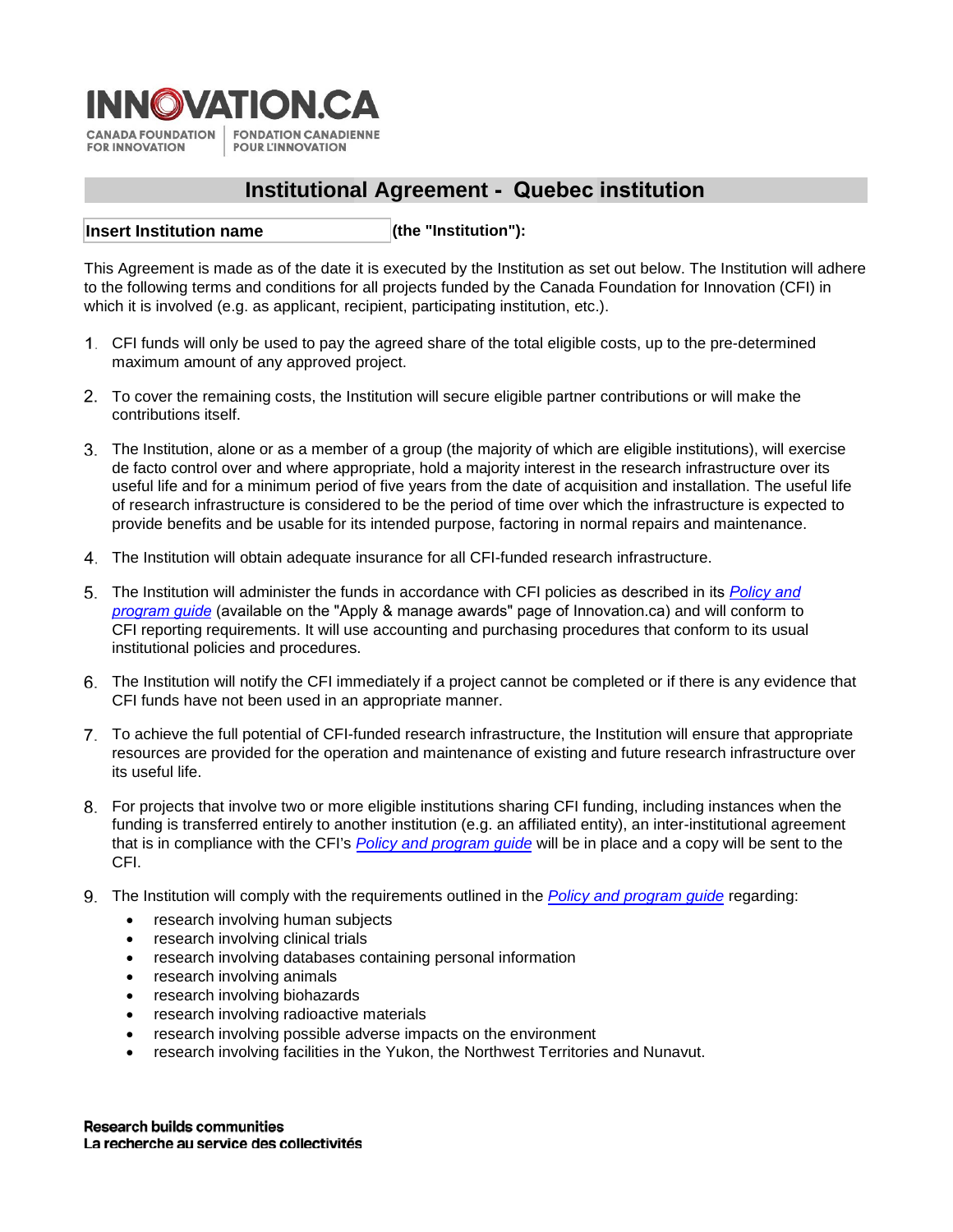## Canada Foundation for Innovation

- The Institution will obtain the consent of the project leader and all researchers designated in a proposal to the collection, use, and disclosure of their personal information in connection with the project and the merit-based review of other proposals submitted to the CFI, pursuant to CFI's [researcher privacy notice statement.](https://www.innovation.ca/access-information-privacy/privacy-notices-researchers)
- 11. The Institution understands that the CFI is subject to the Access to Information Act and the Privacy Act. Information submitted to the CFI, including personal information, will be managed in accordance with these acts.
- 12. The Institution understands that the CFI may request reimbursement, delay funding or terminate funding for a specific project, or withhold payments for any or all of the Institution's projects, if it does not comply with CFI policies, terms and conditions as outlined in:
	- this Agreement
	- the *[Policy and program guide](https://www.innovation.ca/apply-manage-awards/resources-apply-manage-award)* (available on the "Apply & manage awards" page of Innovation.ca)
	- the award finalization forms (available on the CFI Awards Management System (CAMS) institutional dashboard)
	- the award agreements (available on the CAMS institutional dashboard)
- This Agreement is made in accordance with and is governed by the laws of the Province of Québec and the federal laws of Canada applicable therein. The parties hereby irrevocably and unconditionally submit to the exclusive jurisdiction of the courts of the Province of Quebec and elect domicile in the City of Montreal with respect to any matter relating to the execution or construction of this Agreement or the exercise of any right or the enforcement of any obligation arising hereunder (excluding any conflict of forum rule or principle, foreign or domestic, which might refer such matter to the courts of another jurisdiction).

In signing this Agreement, the President, Principal or Director General of the Institution agrees to conform to the terms and conditions specified herein, and agrees that the designated individuals and account privileges listed in Appendix A are accurate.

| Name:        |       |
|--------------|-------|
| Title:       |       |
| Department:  | Signa |
| Institution: |       |
| Phone:       |       |
| Email:       | Date  |

Signature

Note: Following receipt of this Agreement, a CAMS account will be created for the President, Principal or Director General and will include highest institutional privileges.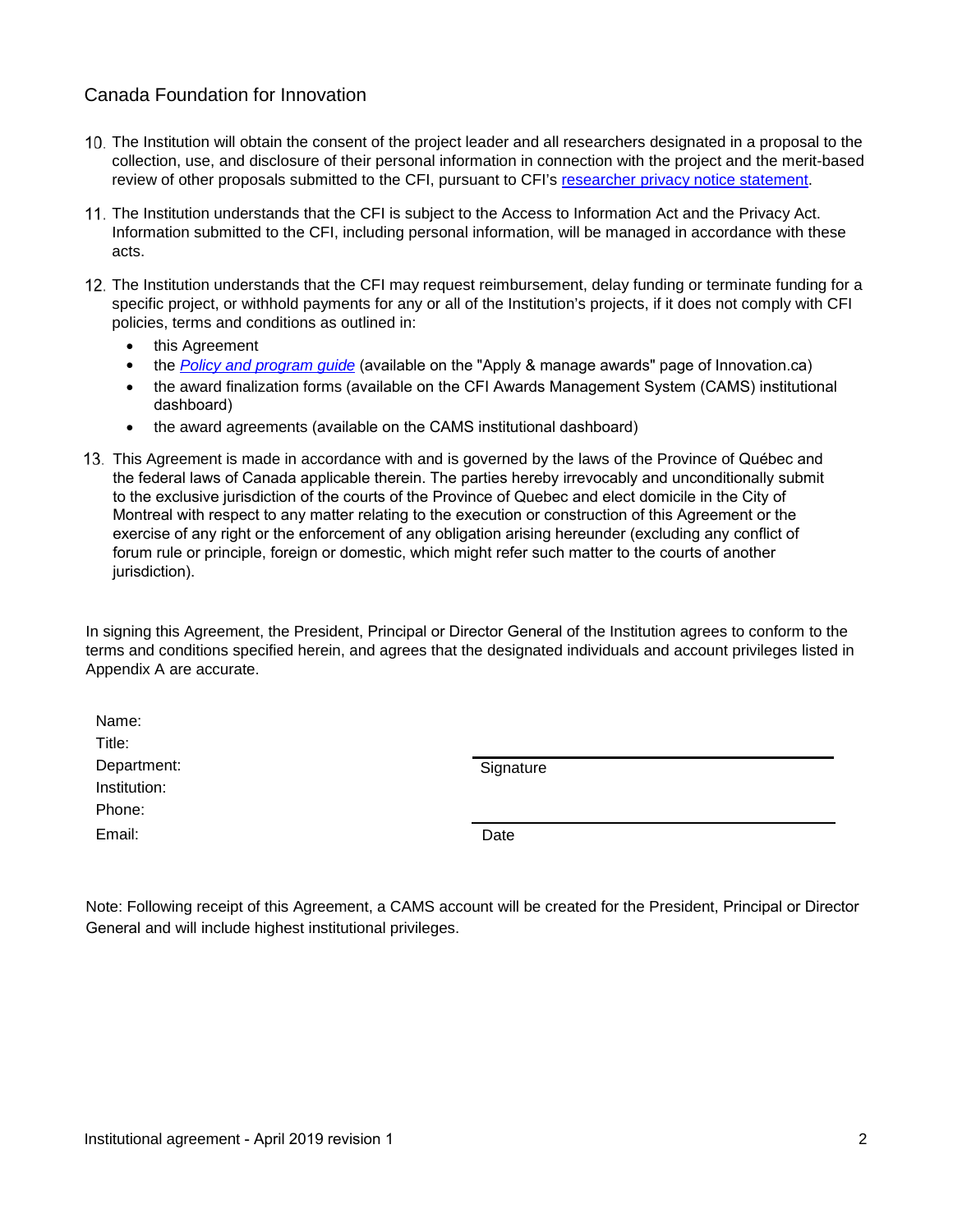# **Appendix A - Institutional roles and accounts**

## **Designation of roles**

The President, Principal or Director General hereby designates one or two authorized signatories, an account administrator and a liaison to act on his or her behalf and assume the responsibilities specified below. Upon receiving the signed institutional agreement, the CFI will update or create respective accounts in the CFI Awards Management System (CAMS). Privileges will be assigned according to the responsibilities and privileges indicated below. At minimum, read-only access to all modules will be granted automatically to the account administrator, liaison, and authorized signatories. When determining access privileges, institutions are encouraged to plan for backup resources to ensure business continuity when a given individual is away.

#### **Account administrator**

The account administrator has custody of the CFI funds and is accountable for the institutional CFI financial accounts, related records and supporting documentation. The account administrator is authorized to sign award agreements and submit in CAMS award finalization forms, financial reports and Infrastructure Operating Fund annual reports.

Additional privileges in CAMS (check if required):

| Notices of Intent and proposals<br>(includes viewing decisions) | <b>Project progress reports</b> | <b>Amendment requests</b>      |
|-----------------------------------------------------------------|---------------------------------|--------------------------------|
| $\Box$ Data capture                                             | $\Box$ Data capture             | $\Box$ Data capture            |
| $\Box$ Data capture and submit                                  | $\Box$ Data capture and submit  | $\Box$ Data capture and submit |

Name:

Title: Department: Phone: Email:

#### **Liaison**

The liaison interacts with the CFI on a day-to-day basis. The liaison is authorized to submit Notices of Intent, proposals, award finalization forms, amendment requests, and project progress reports in CAMS. The liaison is also authorized to submit the strategic research plan.

Additional privileges in CAMS (check if required):

| <b>Financial reports</b>       | <b>Infrastructure Operating Fund</b> |
|--------------------------------|--------------------------------------|
| □ Data capture                 | $\Box$ Data capture                  |
| $\Box$ Data capture and submit | $\Box$ Data capture and submit       |

Name:

Title: Department: Phone: Email: